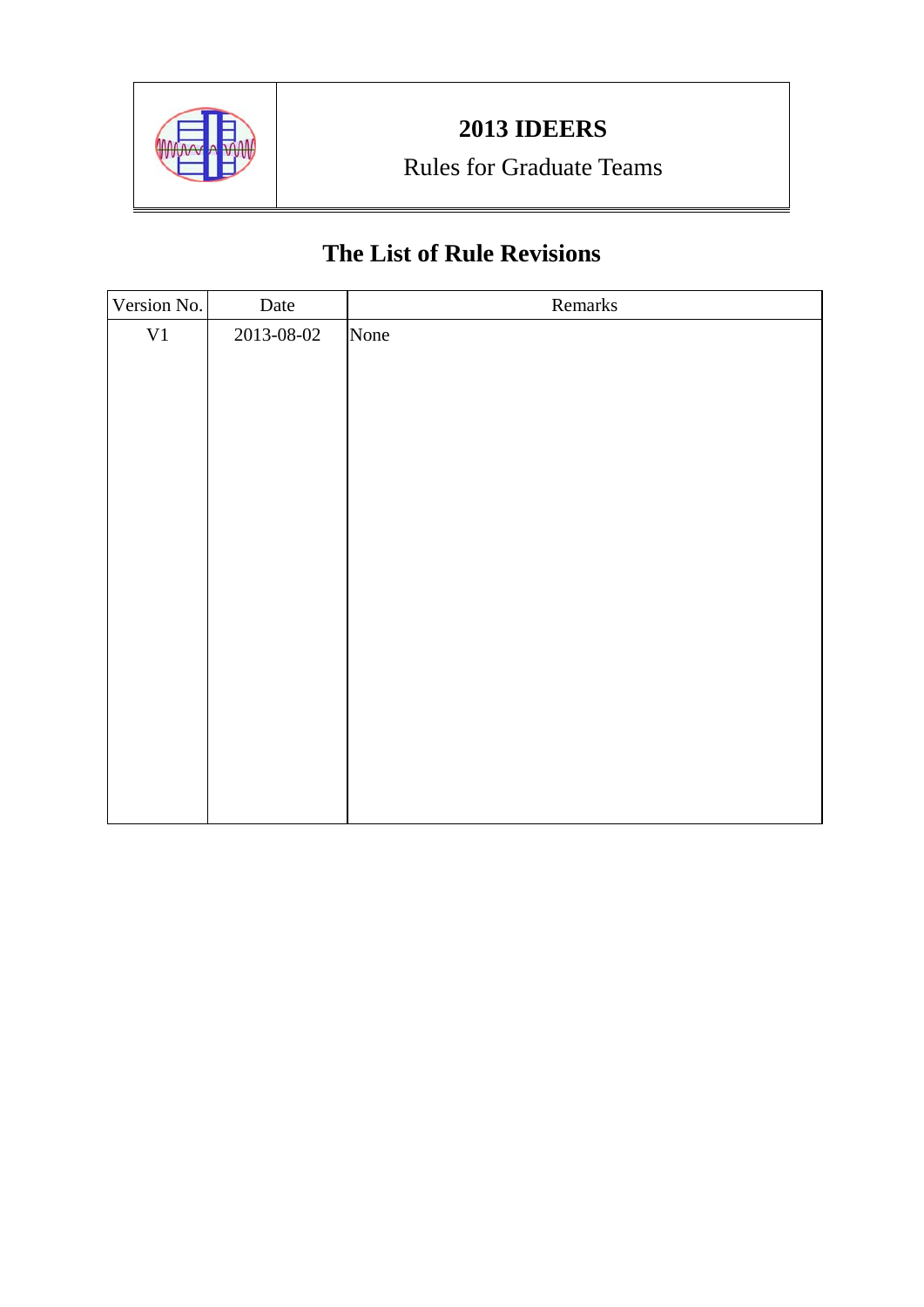

The content presented below serves as primary rules for this competition. However, if events occur that are not covered or clearly defined by these rules, the organizers reserve the right of final interpretation.

### **1.Introduction**

The competition of the postgraduate teams is focused on how to apply the advanced technology to build a seismic structure. Teams can use their great creations, with the concepts of energy dissipation and/or seismic isolation, to build a seismic structure. Besides, the model must satisfy the requirements of space, usability and economic aspects.

## **2.Configuration of Structural Model**

- The construction area of the structural model is rectangular which is 310mm wide and 460mm long. The model must be built on the wooden baseboard (MDF :  $350$ mm  $\times$ 500mm  $\times$  6 mm) provided by IDEERS. (A space of 20 mm around the edges of the baseboard should be left completely clear, such that the model can be fixed onto the shaking-table by screws). The structural model could be of any shape, but nothing is permitted to exceed the boundary of the construction area.
- If the isolation system is adopted, the floor diaphragm above the isolation system is limited to be a transparent acrylic plate (thickness equal to or larger than 5mm), to demonstrate the detail of the isolation system. For other floor diaphragms of the structural model, the diaphragm is limited to be a wooden plate (MDF) with the thickness equal to or larger than 5mm.
- The structural model is limited to have three stories. The size and shape of each floor is free, however, the total area of the floor diaphragms (1<sup>st</sup> floor +  $2<sup>nd</sup>$  floor +  $3<sup>rd</sup>$  floor + roof) is limited between 280000 mm<sup>2</sup>  $\sim$  320000 mm<sup>2</sup>. The area of floor diaphragms should take the load of mass blocks (the interior areas surrounded by the columns of the lower floor). The total area must be determined by the referee. The model whose total floor area violates the limitation will be disqualified.
- The height of each story level (the distance between the top of the lower diaphragm of the story level to the bottom of the upper diaphragm) is limited to be equal to or larger than 200mm.
- Each floor diaphragm (1<sup>st</sup> floor +  $2<sup>nd</sup>$  floor +  $3<sup>rd</sup>$  floor + roof) must be attached with four steel blocks (100 mm  $\times$  100 mm  $\times$  30 mm and 2.5kg each). Totally 16 steel blocks (40kg) are used in each model. The steel blocks can only be glued onto the floor diaphragm by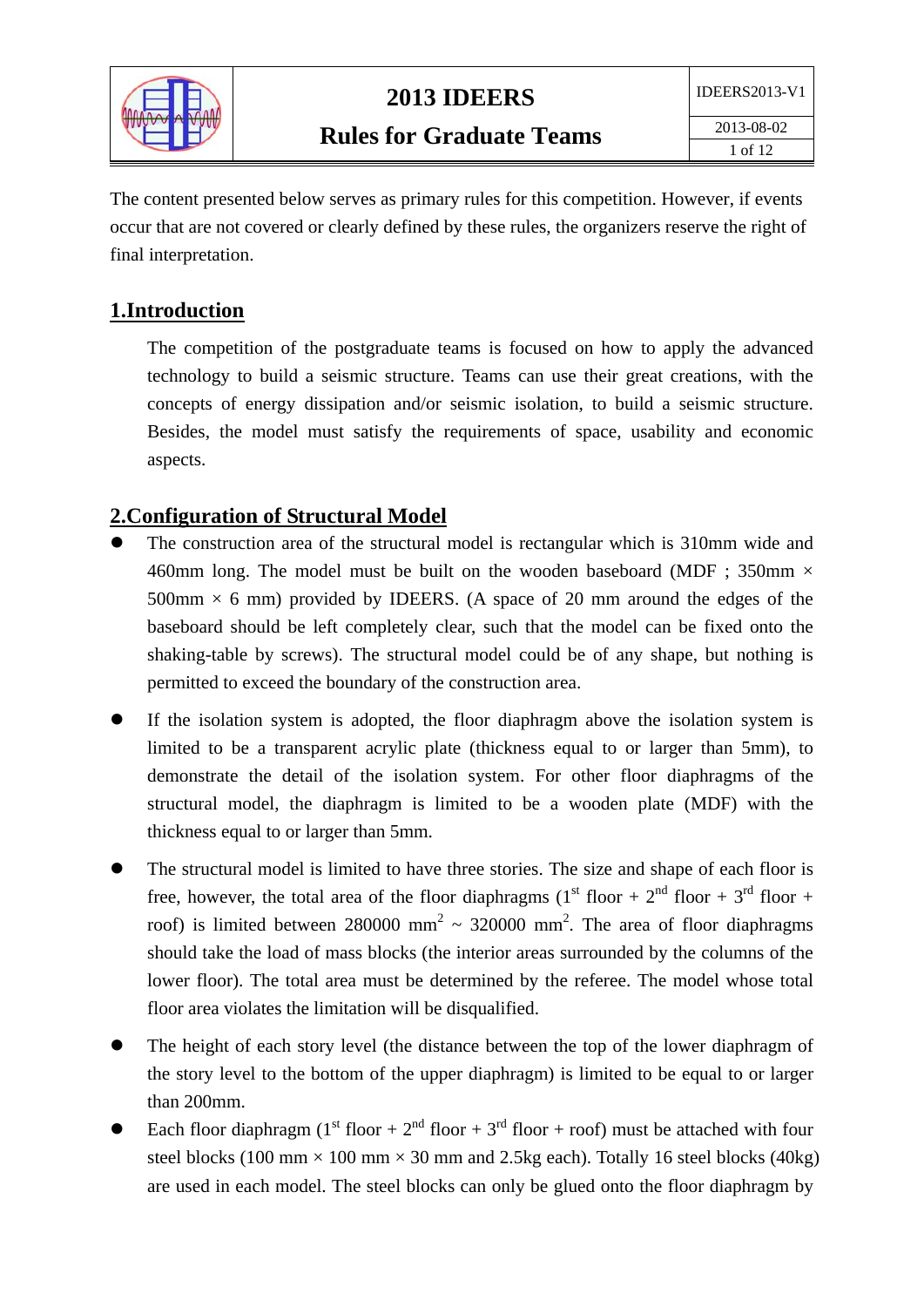

hot-melted PVC glue provided by IDEERS. The set of two steel blocks on the same diaphragm can be overlapped by the hot-melted PVC glue.

- The steel blocks should be glued directly on the floor plate, and they are not permitted to contact with other model elements.
- The concept of energy dissipation and/or seismic isolation system must be adopted to design the structural model.
- Teams are required to provide the design drawings of the structural model, and the calculation sheet of the total floor area.

### **3.Materials and Tools**

#### **Material Provided by IDEERS**

- Wooden plate (MDF): $350 \times 500 \times 6$  mm  $\times 1$  (Baseboard.)
- Wooden plate (MDF): $310\times460\times6$  mm  $\times4$  (floor plate)
- Acrylic plate:  $310\times460\times6$  mm  $\times1$  (transparent acrylic floor plate to demonstrate the detail of the isolation system.)
- Wooden stick (MDF): 6×6×400 mm
- PVC hot melt glue stick

#### **Tool provided by IDEERS**

- Utility knife
- Hacksaw
- Measuring tape
- PVC hot melt glue gun

#### **Materials and Tools provided by Teams**

- Only the floor diaphragm with thickness  $\geq$  5mm can be counted in the calculation of floor area. Team can use the wooden plate or acrylic plate (thickness  $\geq$  5mm) prepred by themselves.
- Except the thickness and total area of the floor diaphragms, the other model elements are could be of any size and shape.
- Teams have to present all of the materials and the devices of seismic isolation and/or energy dissipation system that will be used to build the structural model during the conference. Only the reported and approved materials (by judges) can be used.
- Teams can use any tools prepared by them.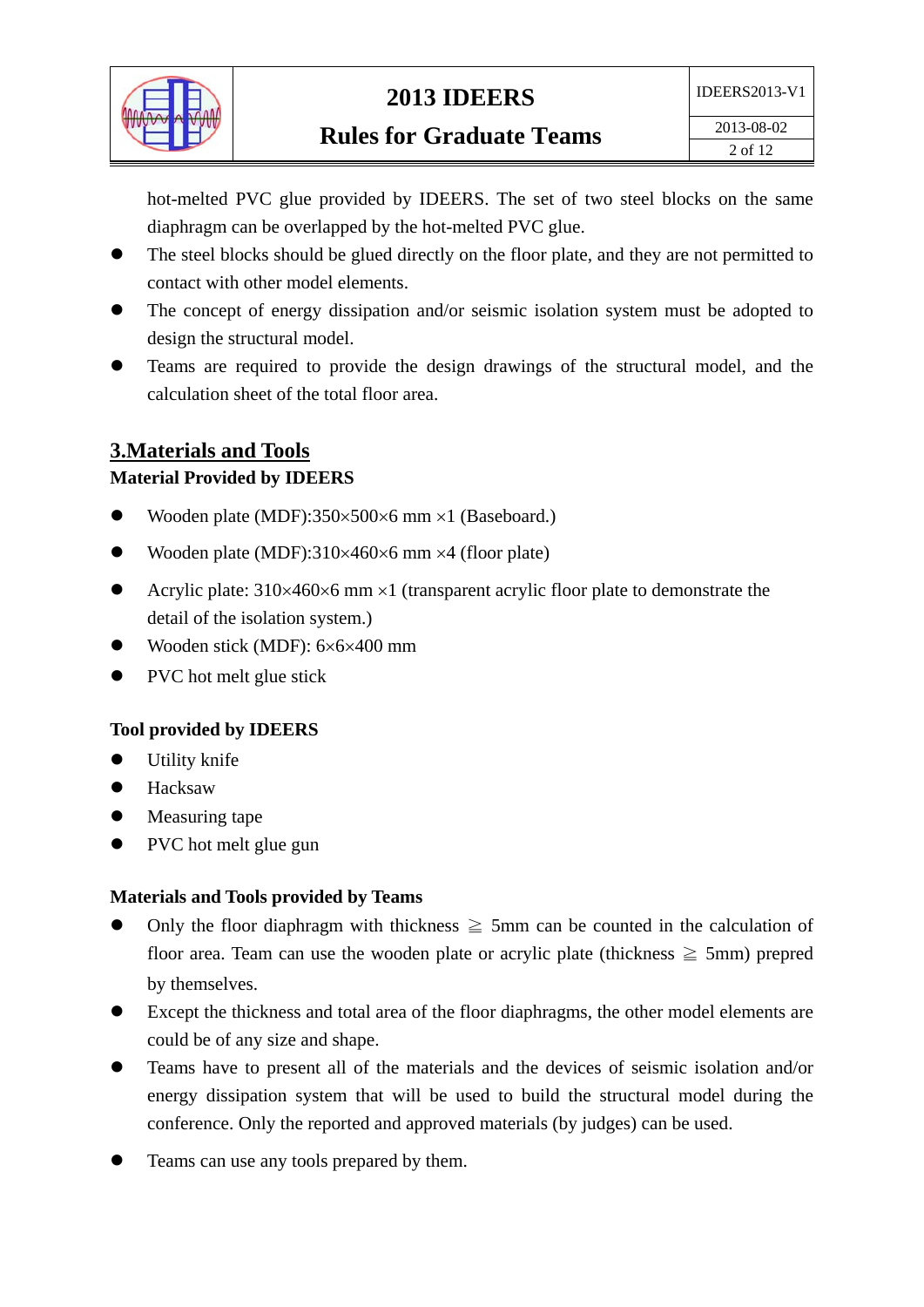

## **4.Usability Rules**

 In a real building, you would need windows and doors in every story. Therefore, for each story of the model, the space for four windows and two doors should be left. The size of each widows is 120mm wide, 120mm high. The size of each door is 40mm wide, 160mm high. If team does not leave enough and right space for the windows and doors, a penalty of 5% of the score will be given for each door and window.

### **5.Seismic design**

- A list of all structural materials and the devices of seismic isolation and/or energy dissipation system prepared by teams should be reported during the registration. Then the registered stuff can be used.
- IDEERS encourage teams to use various kinds of material or elements to increase the seismic behavior of the model. All kinds of registered parts, elements and devices can be used. But the connection between the seismic elements and structure has to be done only the model construction day.

### **6.Competition Rules**

- Teams should give a presentation about the concept of their energy dissipation system and/or base-isolation system of the model. If the concept is not qualified to be energy dissipation and/or base isolation, teams should provide a new design and be approved by the judges before AM 9:00 on model construction day.
- The design seismic strength of the upgraded model is 1000gal. The shake table tests include 400, 800, 900, 950, 1000, 1050, 1100, 1200gal. If the model fails in the 400gal test, it will be considered as disqualified with no ranking.
- If the model collapses (more than half columns are failed) during the test, the model is considered as failure.
- If seismic isolation system is used and the isolation system exceed the allowable stroke during the shaking test, the model is considered as failure because of the disallowable stroke.
- If anything takes apart form the structural model and moves beyond the boundary of construction area (310mm  $\times$  460mm), the model is considered as failure.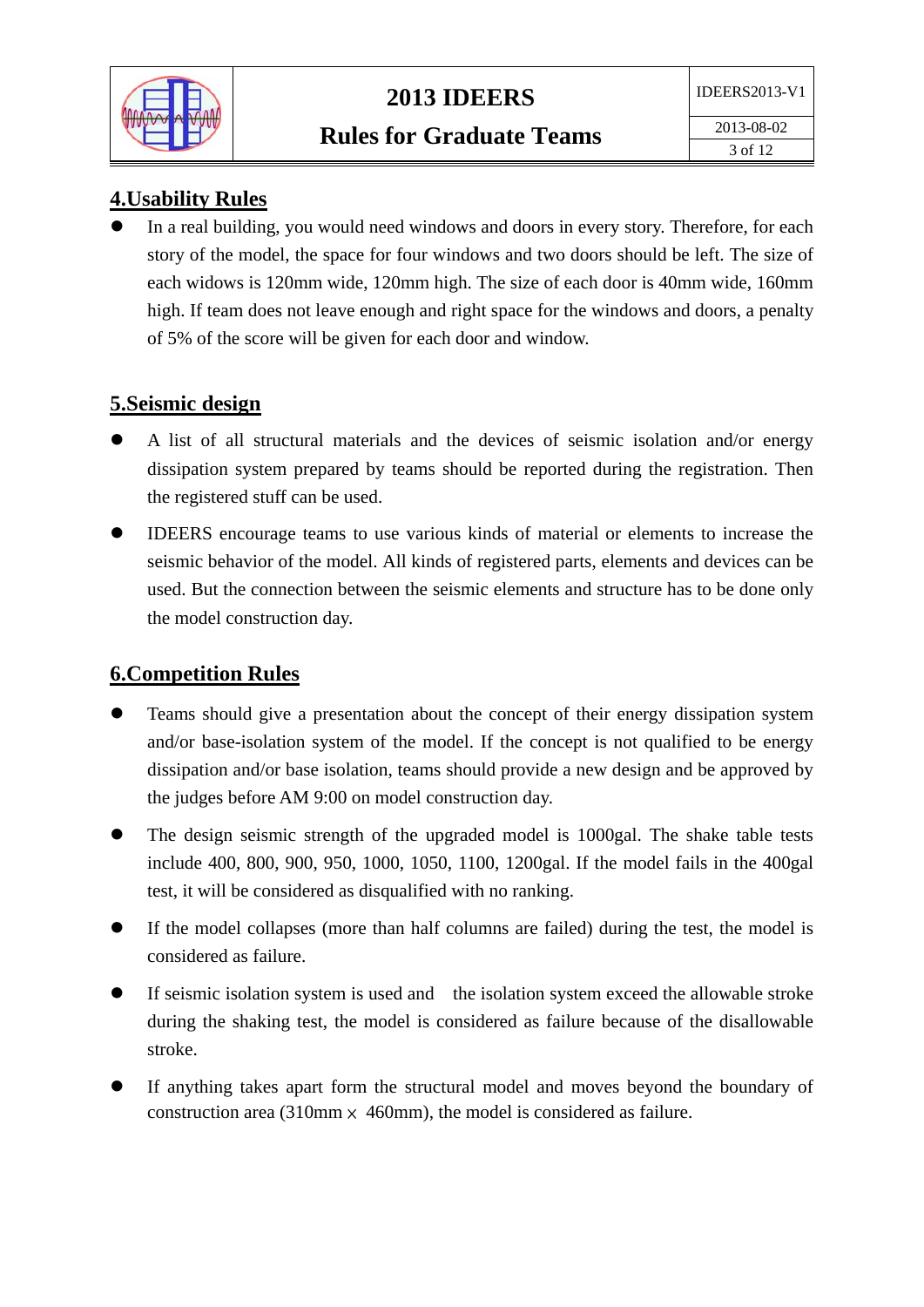

#### **7.Score rules:**

 $S = P1 \times P2 \times S_A \times S_H \times P \times C \times A$ 

#### **Score for presentation**(**P1**):(**70%~100%**)

 $P1=70\%+(A1+A2+A3+A4)*30\%$ 

A1: Concept of the energy dissipation and/or base-isolation system (0~40%)

A2: Numerical simulation (0~25%)

A3: Experimental validation (0~25%)

A4: Presentation quality (0~10%)

#### **Validation of design concept**(**P2**):(**0%~100%**)

Teams should provide the validation procedure and one sheet (A4 size) of the validation items (40% of P2). During the shake table test, judges will use the individual validation sheet to validate the seismic system and give the score (60% of P2).

 $P2 = B1 + B2$ 

- 1. B1 ( Presentation): Team provide the corresponding validation procedure of their seismic upgrade system (40% of P2)
- 2. B2 ( Competition day): Validation of the seismic upgrade system (60% of P2)

Teams should provide a clear way to validate the behavior (ex: deformation of the seismic upgraded system) of their seismic upgraded system when the excitation exceed 400gal. The more simple, clear and quantified inspection ways will get higher score. During the shake table test, the behavior of the seismic system will be validated by the sensing system (designed and constructed by individual team).

For example, a team with base-isolation system may propose that the maximum stroke will be more than 30mm when the excitation exceeds 400gal. Then, they design a clear measurement system  $(B1=40\%)$ . During the  $400\sim1000$  gal shake table test, the stroke should exceed 30mm and be sensed by the measurement system (B2=60%).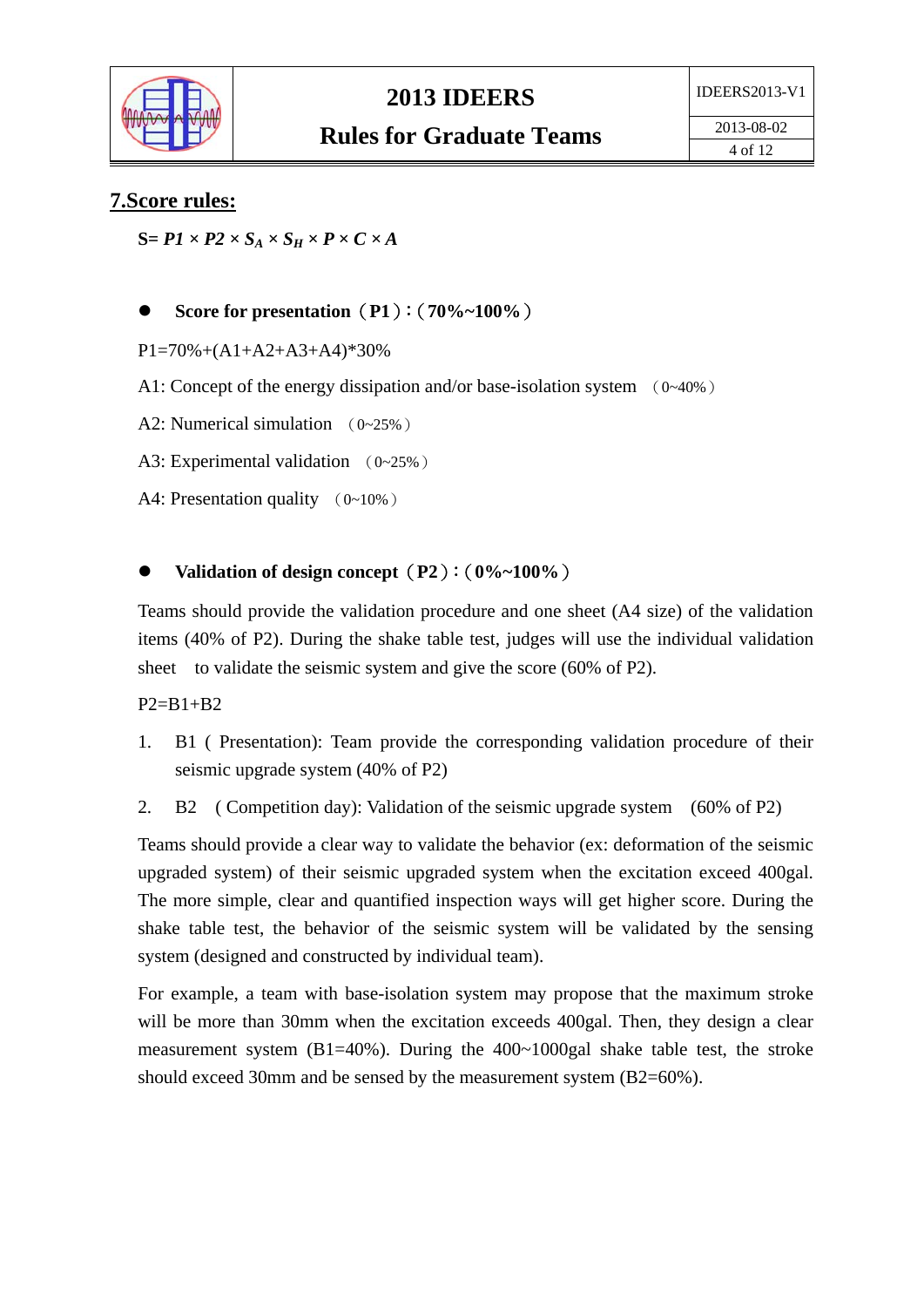

## **Rules for Graduate Teams**

### **Score for Floor Area**(*SA*)

 $A_F = 0.5 \times (A_{3F} + A_{RF})/A_{1F}$ 

Total area requirement: 280000 mm<sup>2</sup> $\leq$ A<sub>1F</sub>+A<sub>2F</sub> +A<sub>3F</sub> + A<sub>RF</sub> $\leq$ 320000mm<sup>2</sup>

 $A_{1F}$ : Area of the 1<sup>st</sup> floor

 $A_{2F}$ : Area of the  $2^{nd}$  floor

 $A_{3F}$ : Area of the 3<sup>rd</sup> floor

 $A_{RF}$ : Area of the roof floor

| Score of Area | $A_F \leq 1$ |      | $1 < A_F \leq 1.1$   $1.1 < A_F \leq 1.2$ | $1.2 < A_F$ |
|---------------|--------------|------|-------------------------------------------|-------------|
|               | 100%         | 105% | 110\%                                     | 120%        |



Score for Total Height (S<sub>H</sub>)  $H=H_1+H_2+H_3$ ,

 $H_1$ : The height of 1<sup>st</sup> floor level

 $H_2$ : The height of  $2^{nd}$  floor level

 $H_3$ : The height of 3<sup>rd</sup> floor level

|    | Score of Total Height 600mm $\leq H < 650$ mm 650mm $\leq H < 700$ mm |      | 700mm $\leq H$ |
|----|-----------------------------------------------------------------------|------|----------------|
| DН | 100%                                                                  | 110% | 120%           |

**Penalty**(**P**)

 $P = (100\% - N \times 5\%)$ 

N:The lack number of the window and door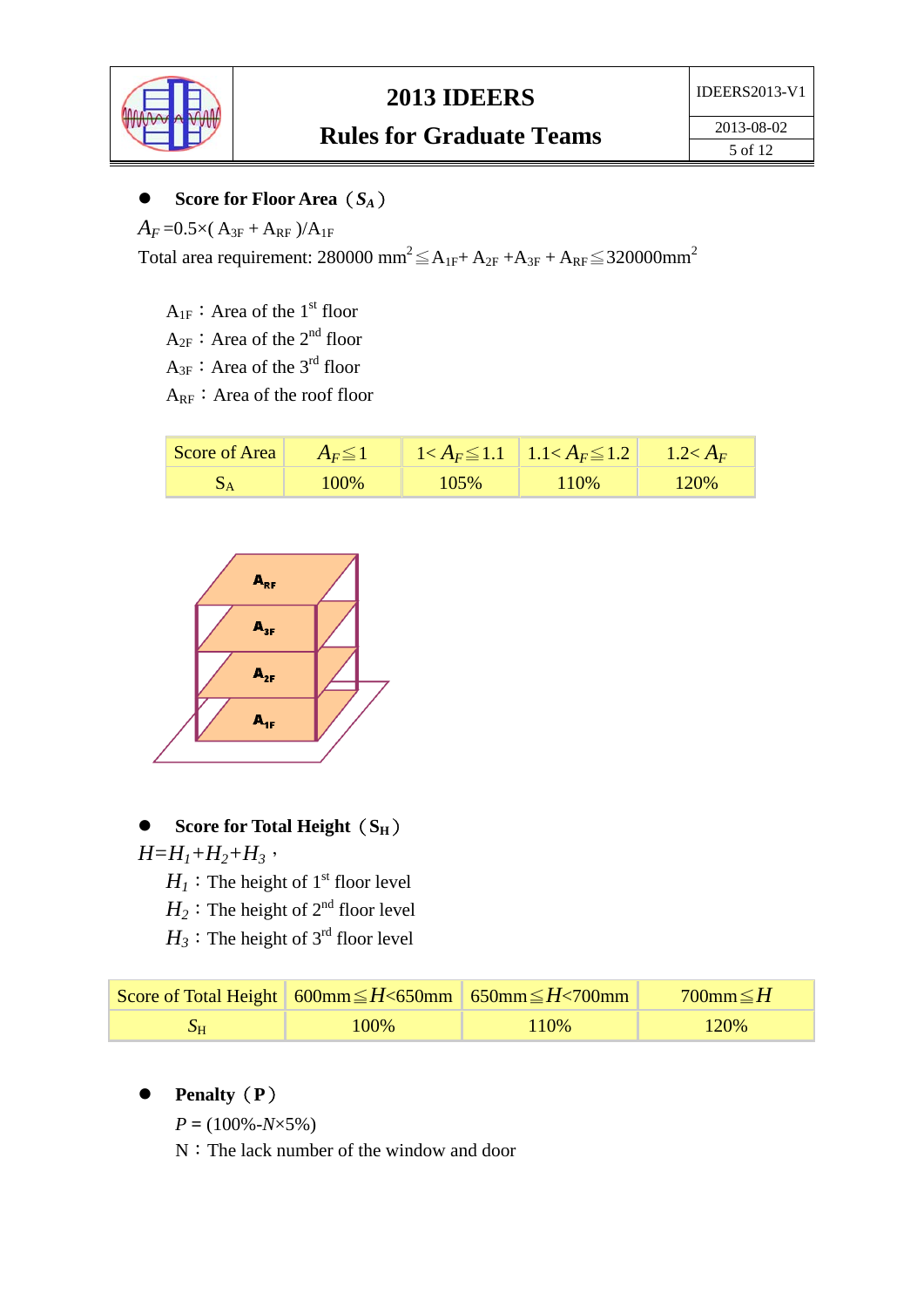

## **Comfortable**(**C**)

- $C = 1.2$ : after 400gal test, The water level higher than the Base line.
- $C = 1.0$ : after 400gal test, The water level lower than the Base line.

For the 400gal test, a cup of water is attached on the top of each model before shaking. After the test, the model having water level higher than the base line can get 20% score rewards. The base line is 40mm lower than the upper edge of the cup.

## **Accuracy of the seismic strength**(**A**)

| PGA   400         |     | 800 | 900 | 950 | <b>1000</b> | 1050          | 1100 | 1200 |
|-------------------|-----|-----|-----|-----|-------------|---------------|------|------|
| $^{\mathsf{I}}$ A | 30% | 45% | 75% | 85% | 100%        | $\sqrt{90\%}$ | 80%  | 50%  |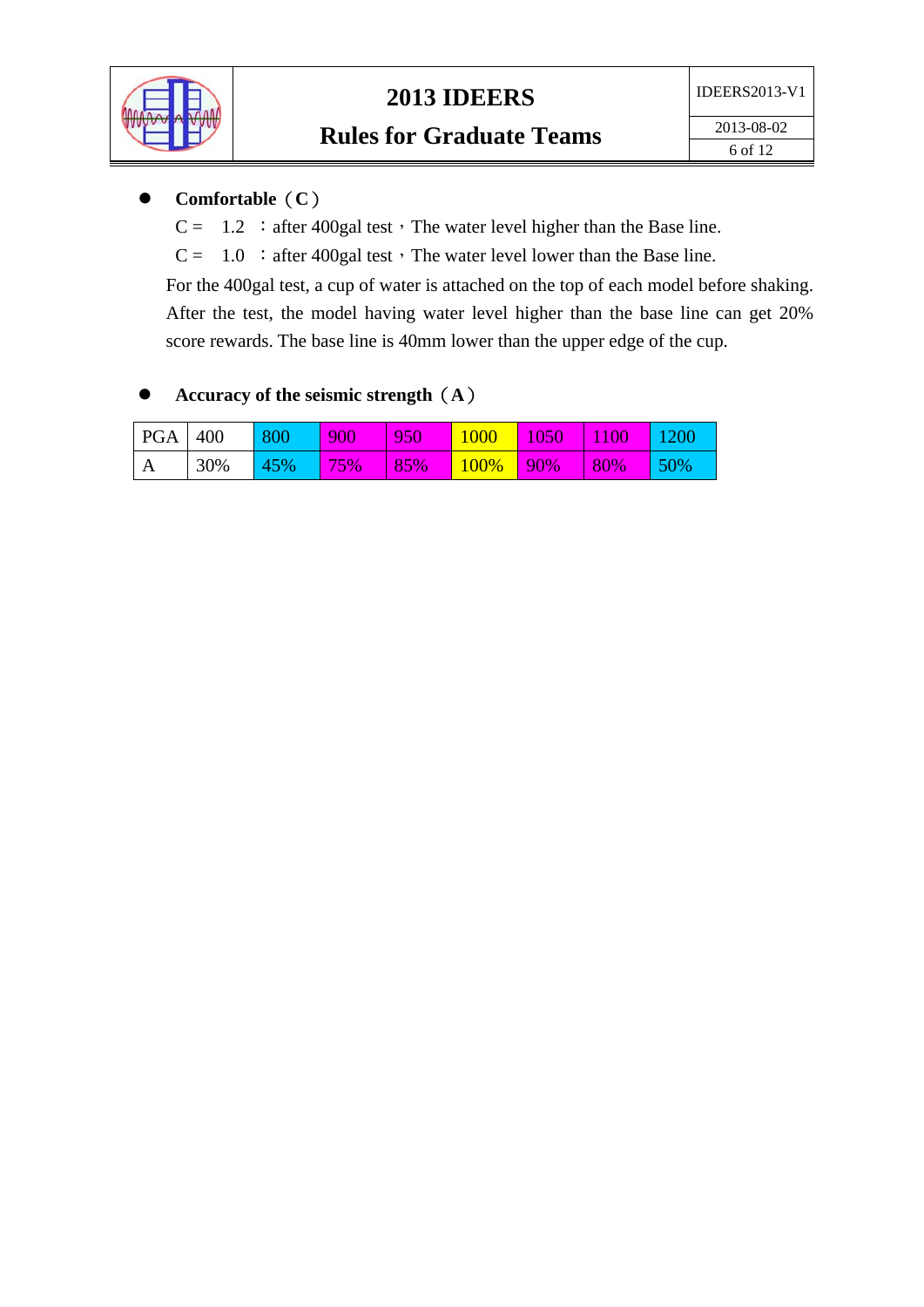



Figure 1: Top view of the MDF base board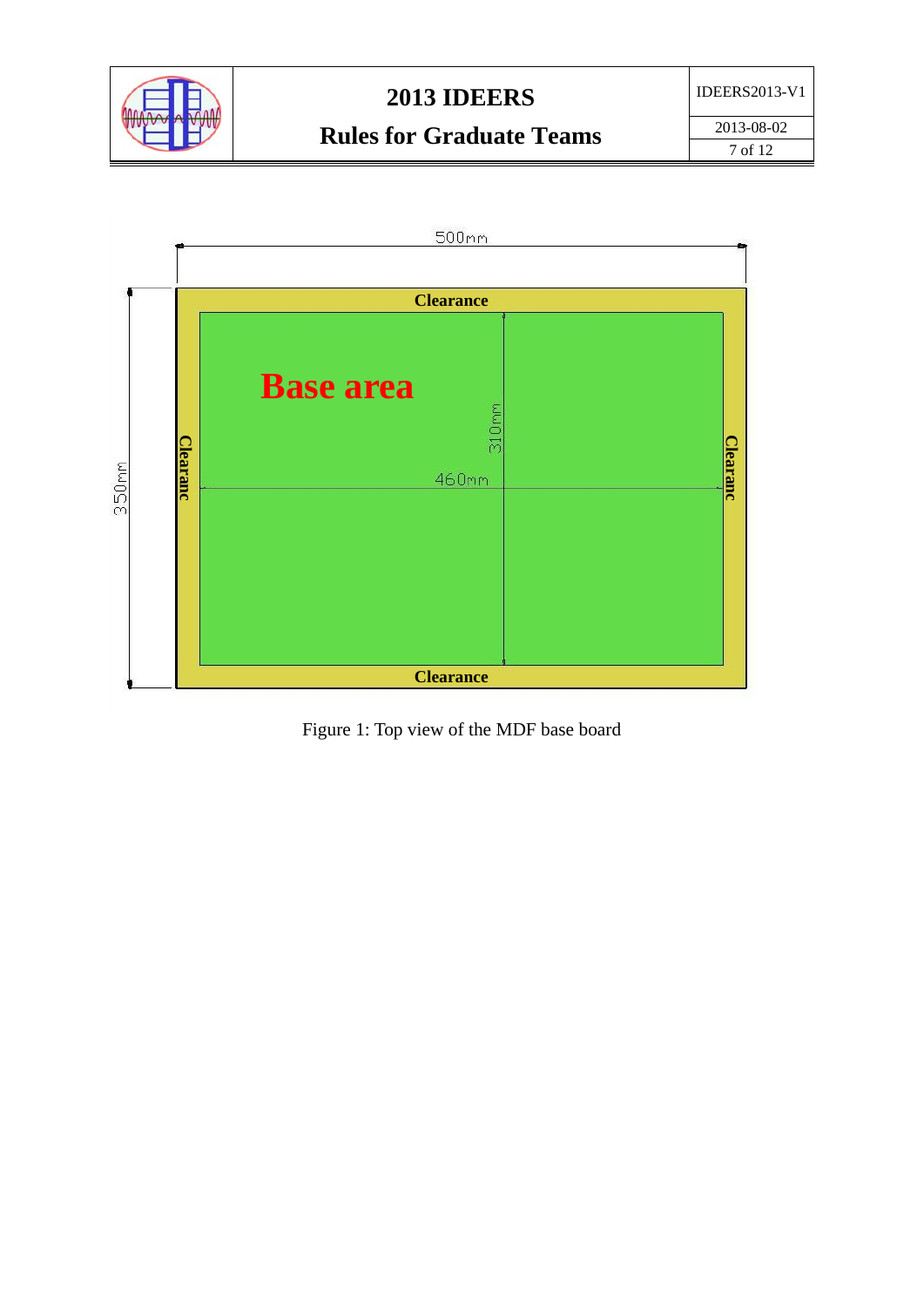



Figure 2: Side view of the MDF base board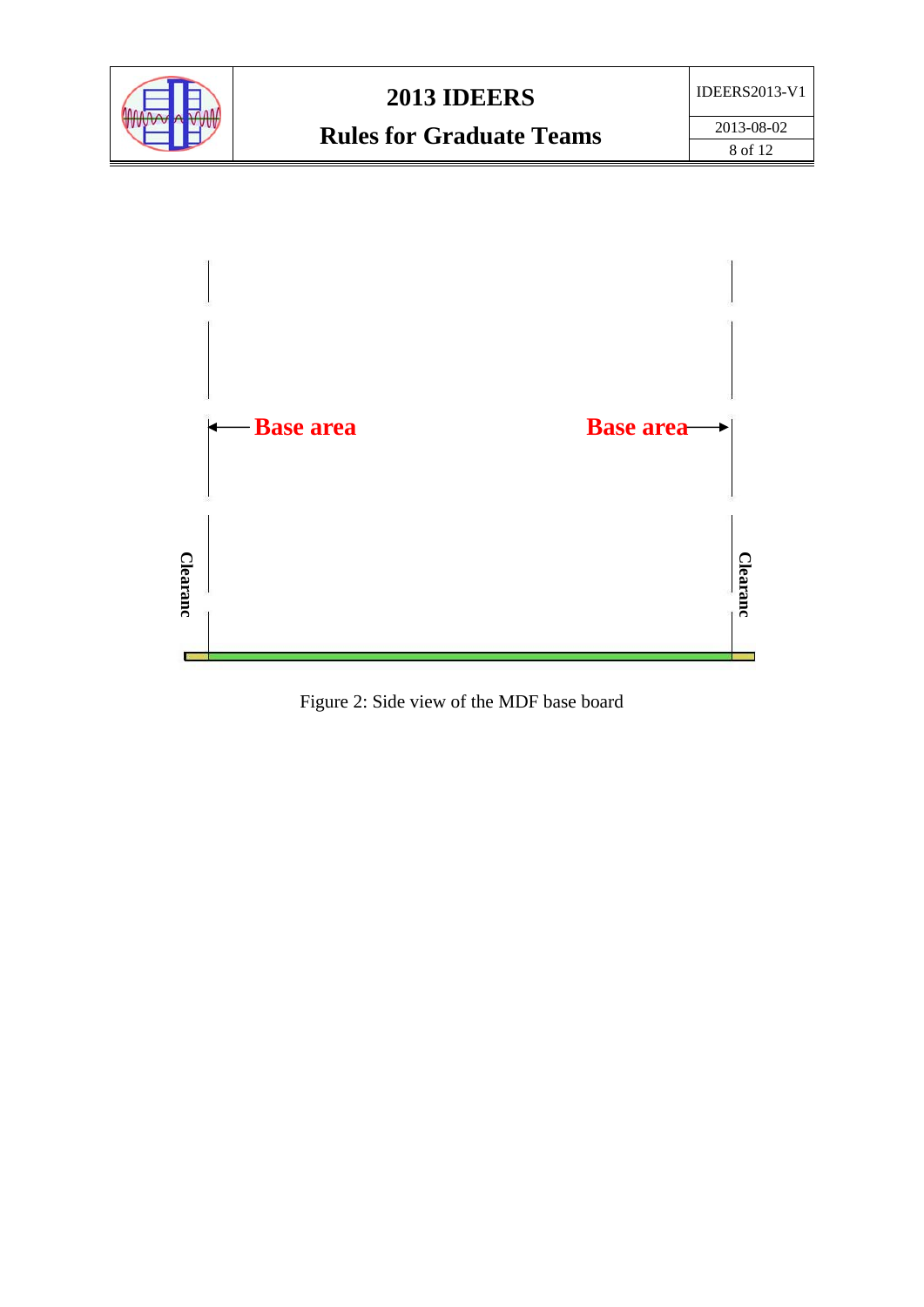

# **Rules for Graduate Teams**

2013-08-02 9 of 12



Figure 3: Samples of the model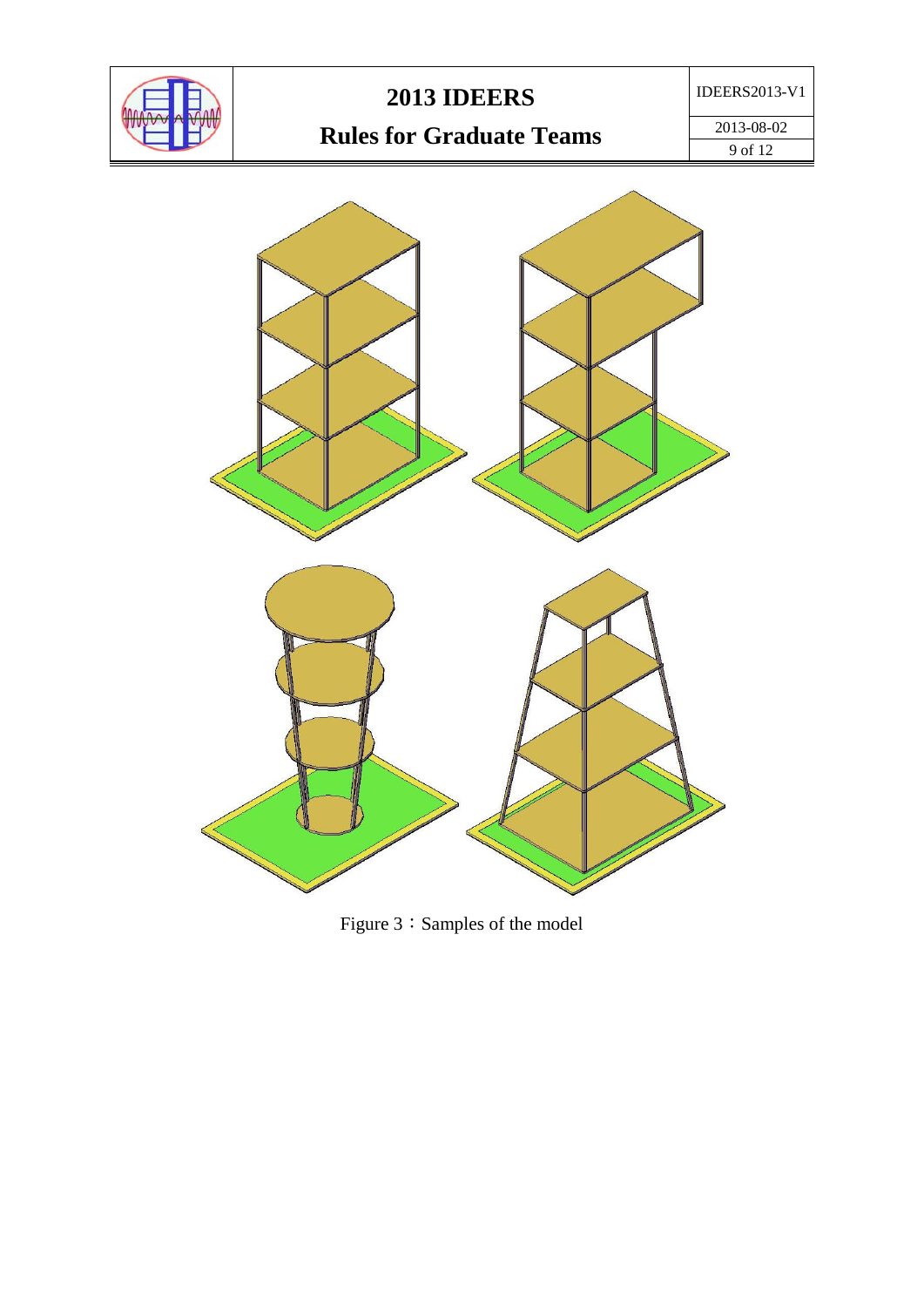

## IDEERS2013-V1

# **Rules for Graduate Teams**

2013-08-02 10 of 12



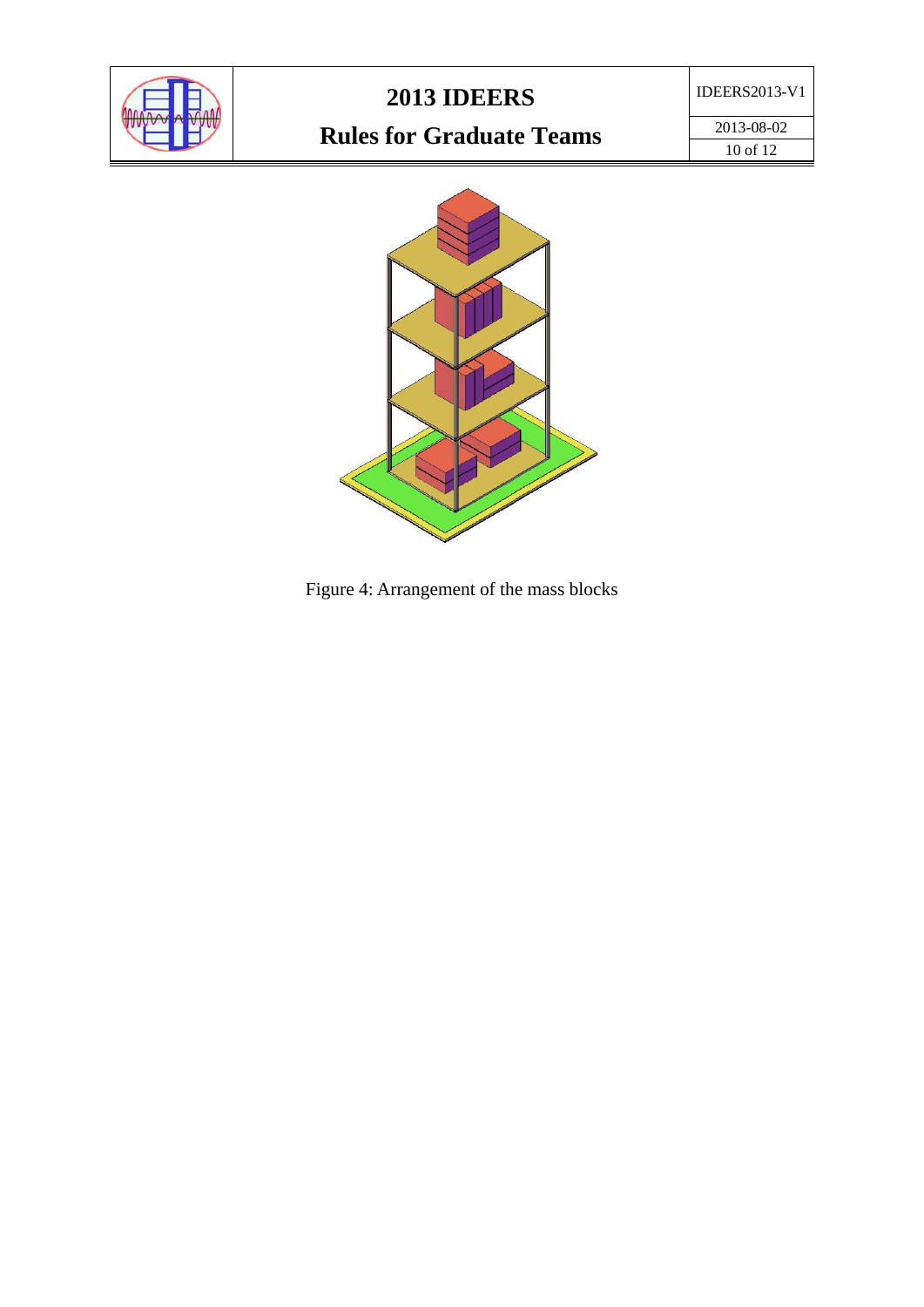

2013-08-02

**Rules for Graduate Teams**



Figure 5: Illustration of the allowable stroke of the isolation system